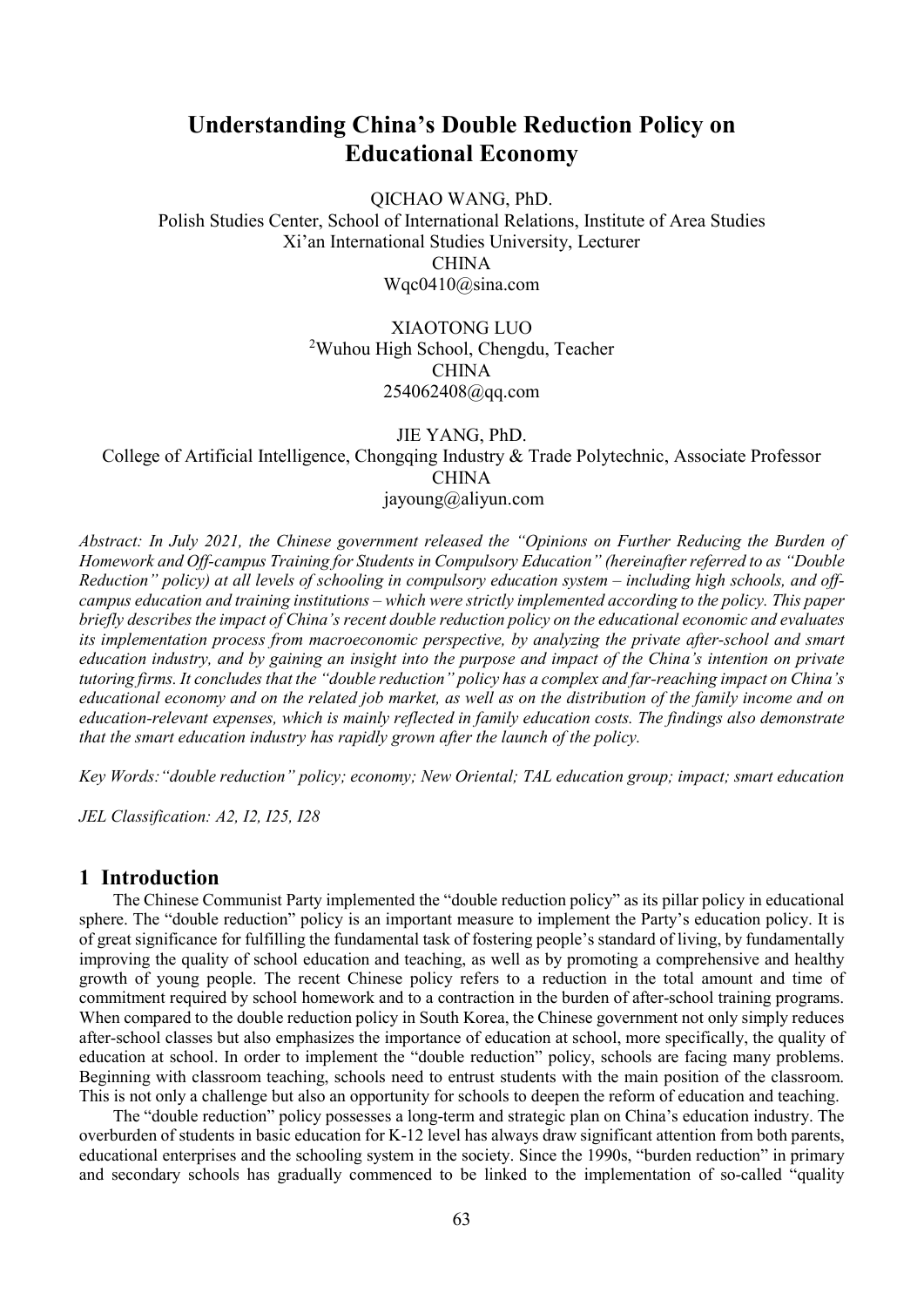education" aiming a "wholeness nurture" educational philosophy , such as "exemption from entrance exams for primary school students", "cancellation of rankings and reports" and other practices that emphasize "burden reduction" as a "baton for improving student quality", in order to guide teachers in the various school system to promote the implementation of "quality education" by reducing the difficulty of examinations, improving evaluation methods, and lessening the homework time.

In the first few years of the 21st century, Beijing started to make the "burden reduction" policy not only in the extracurricular activities but also in concluding the in-class teaching and learning behavior with a prominent feature of continuous evolution based on curriculum reform and the development of students' core literacy. Compared with the previous "burden reduction" relevant policies, although the current "double reduction" policy also includes explicit factors such as controlling the amount of homework and restricting off-campus training, the more important feature is that it focuses on the in-class teaching, namely the improvement of teaching quality is the core path of "burden reduction", so as to ensure that students meet the prescribed academic quality standards by improving teaching methods, driven with the ideology of "teacher should be responsible for the student", approaches such as designing high-quality homework with less homework time and so on to eliminate the continuous promotion of "burden reduction" obstacle. It can be seen from this that the original intention of the "double reduction" is to allow primary and secondary school students to develop in an all-round way, to bring the "effective" education back to school.

The core is to eliminate the burden of the excessive homework and off-campus training of students in the compulsory education stage, to reverse the short-sighted and utilitarian education evaluation orientation such as "grading dominated and ratio of key high school entrance", to adhere to the simultaneous development of wholeperson education, and to implement the fundamental task of morality and education. "Double reduction" is of great epochal significance to China's basic education reform in the background of Sino-US competition context. It is an important measure to solve the fundamental problem of the education reform in China as to accord with Chinese characteristics in the development of education. The "double reduction" policy not only touches upon the reform of education system, but also has an important impact on the educational market which mainly reflect in several major aspects: the decrease in family expenditure on education, finding a way for traditional education and training institutions to survive in the context of the continuing growth of the smart education industry.

#### 2. Incline of family expenditure on education

The "double reduction" policy represents an important measure to implement the Party's education policy. It is of great significance in the implementation of the fundamental task of life to foster people, comprehensively improve the quality of school education and teaching, as well as to promote the comprehensive and healthy growth of young people. At present, schools are facing many problems. In order to improve the impact of the teaching quality, we must begin from classroom teaching. Under the "double reduction" policy, classroom teaching should focus on the core literacy of the subject, highlight the dominant position of students, carefully design scenarios and inquiry activities, should stimulate students' desire to actively explore, as well as guide students to use their existing knowledge and experience to engage in inquiry learning.

The "double reduction" policy is a significant tool to build a sound education ecology that effectively relieve parents' anxiety, and promote students' all-round development and healthy growth.

The burden on students is effectively reduced by improving teachers' in-class teaching capability and homework design and, at the same time, the quality of after-school services is improved, by reducing the quantity but not quality, as well as by reducing students' learning pressure and their off-campus education and training. Moreover, this set of cuts in educational activities has implications for reducing family expenditure on unnecessary education and training, leading to an alleviation of financial pressures on household balance (sheets).

In addition, the "double reduction" also rectifies the chaotic market of off-campus education and training institutions, it tightly supervises the relevant tuition charges of off-campus education and training institutions, clarifies the methods and standards of tuition fee, and resolutely curbs arbitrary education fee charging to the students' parents, so that to take the liability of price-pitch from the off-campus education and training institutions back to education-related functional department, which regulates arbitrary price, to make the educational industry in a status of reasonable and stable charging standards, and supervision of the prepaid fees of off-campus education and training institutions to prevent the problem of any refunds loss for parents (Song, 2022). As a result of the variety of adopted policy measure the family's educational-related expenditure can also be relatively reasonable and stable. In short, the "double reduction" may reduce the family's excessive expenditure on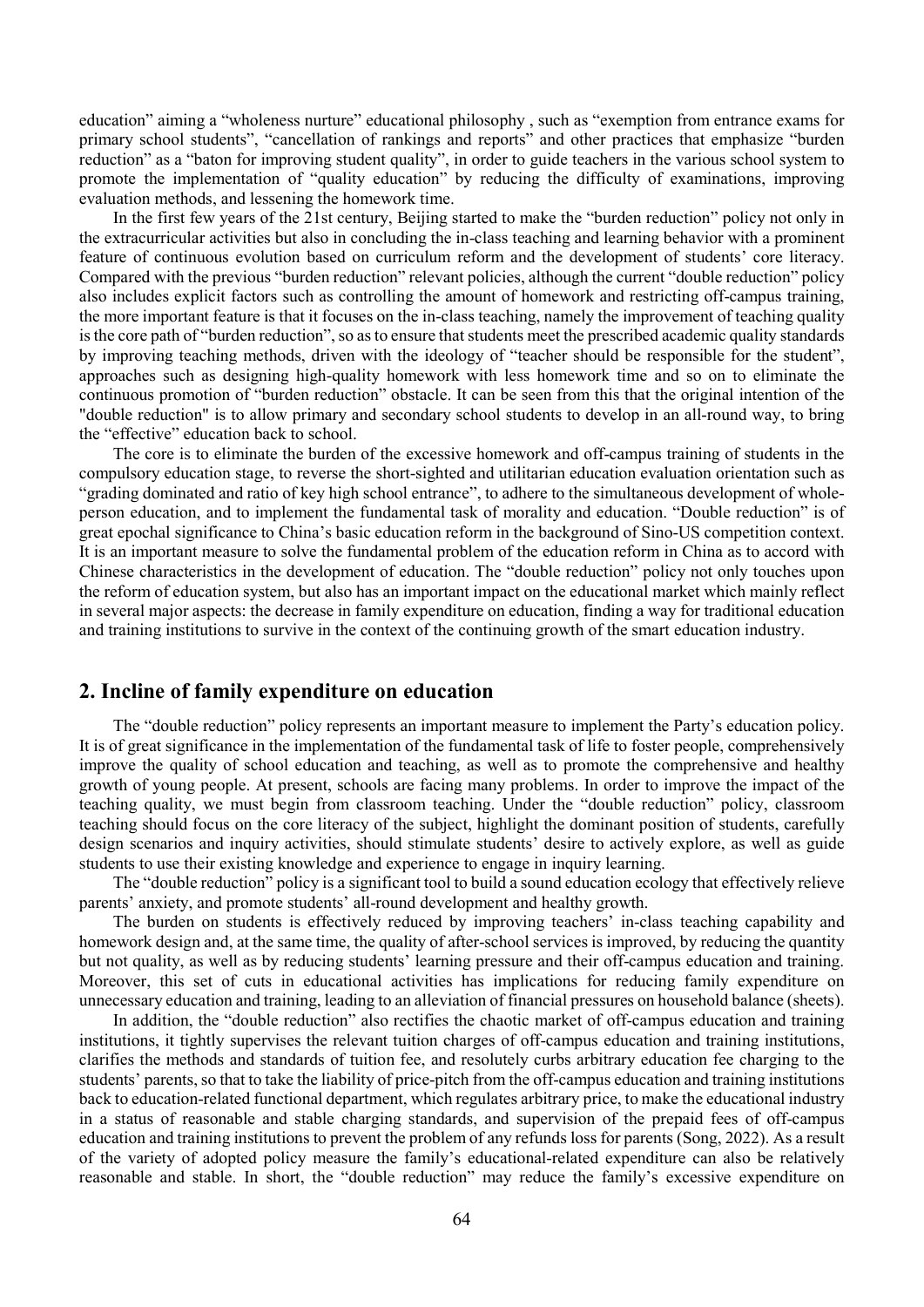education, which is a great benefit for the family's overall saving plans and dramatically relieves the family anxiety on the burden of over-spending on non-necessities items regarding to education.

Besides, the "double reduction" policy requires the provincial governments to formulate measures for ensuring funds for after-school services. To fulfill the goal, various local governments clarify relevant standards, and adopt financial subsidies, service or agency charges to ensure that funds are raised in place. The performance of teachers participating in after-school services is functioned as a crucial reference for the evaluation of career promotion, recognition and reward and performance-based income. In addition, the effectiveness of the "double reduction" is included in the quality evaluation of compulsory education in county-level school system, and the students' participation in after-school services, off-campus training and the reduction of training expenses are regarded as important evaluation measurements. It can be noted that schools provide high-quality in-class and after-class services to improve students' core literacy, and the government has also adopted financial subsidies to further reduce family education expenditures.

#### 3. Impact on private institution: case of New Orient and TAL education

The implementation of the "double reduction" policy has brought a fierce impact on the education and training industry. According to data from the Ministry of Education of China, by the end of 2021, the alreadyregistered 124,000 offline training institutions subject of the compulsory education have been reduced to 9,728. The rate was 92.14%, the previous registered 263 online and off-campus training institutions were reduced to 34, the reduction rate was 87.07%, and the rate of "transition from profit to non-profit" reached 100% (Wu, 2021); pre-charging supervision essentially achieved full coverage. The total amount of supervision exceeds 13 billion Chinese Yuan; all provincial-level governments in China have issued relevant guiding principles on price standards, and the average fee has dropped by more than 40% comparably, 25 listed companies have completed the clean-up and rectification with statement that the business is no longer engage in subject training in compulsory education.

Since the Chinese government enacted the "double reduction" policy to alleviate the burden of students' after-school tutoring and counseling, many private education institutions are facing challenges. The impact of this new restriction on the educational industry is immediate. Companies such as New Oriental Education and Technology Group Corporation listed on New York Stock Exchange (NYSE: EDU) and Tal Education Group (NYSE: TAL) encounter the question of the adjustment and re-shape China's education industry and the related economic growth. New Oriental, founded in 1993, is a comprehensive education group. At present, it is the largest private education service provider in China, in terms of the number of courses, of the total number of students and of geographical distribution. TAL is a science and technology education company committed to exploring a new model of future education around the world, focusing on Smart Education and open platform, as well as on quality education and after-school training. Founded in 1997; it has been the main market competitor of New Oriental for many years.

The "double reduction" policy has fundamentally changed the status and role of private education institutions in the field of education, resulting in a major crisis for private education institutions. The current "double reduction" policy strictly regulates the chaos of educational institutions and turns the off-campus education and training institutions into a low-profile industry in a short time. In this context, how to deal with such a policy and conduct a quick transformation has become a key-issue. Based on the understanding of the "double reduction" policy, the leading companies –New Oriental Education Technology Group (New Oriental) and TAL education group – have provided the following measures for transformation:

(1) New subject-based off-campus training institutions for students in the compulsory education stage will be no longer authorized and approved by the governments at various levels, and the existing subject-based training institutions will be uniformly registered as non-profit institutions. A pre-approval principle will be applied for the online subject training institutions under the "double reduction" policy;

(2) Disciplinary training institutions shall not be listed for financing, and capitalized operations are strictly prohibited; listed companies shall not invest in discipline training institutions through stock market financing, and shall not purchase the assets of discipline training institutions by issuing shares or cash payment; foreign investment shall not pass mergers and acquisitions, entrusted operation, franchise chain, use of variable interest entities, etc. to control or participate in discipline training institutions, the institutions that have violated the regulations shall be regulated and rectified.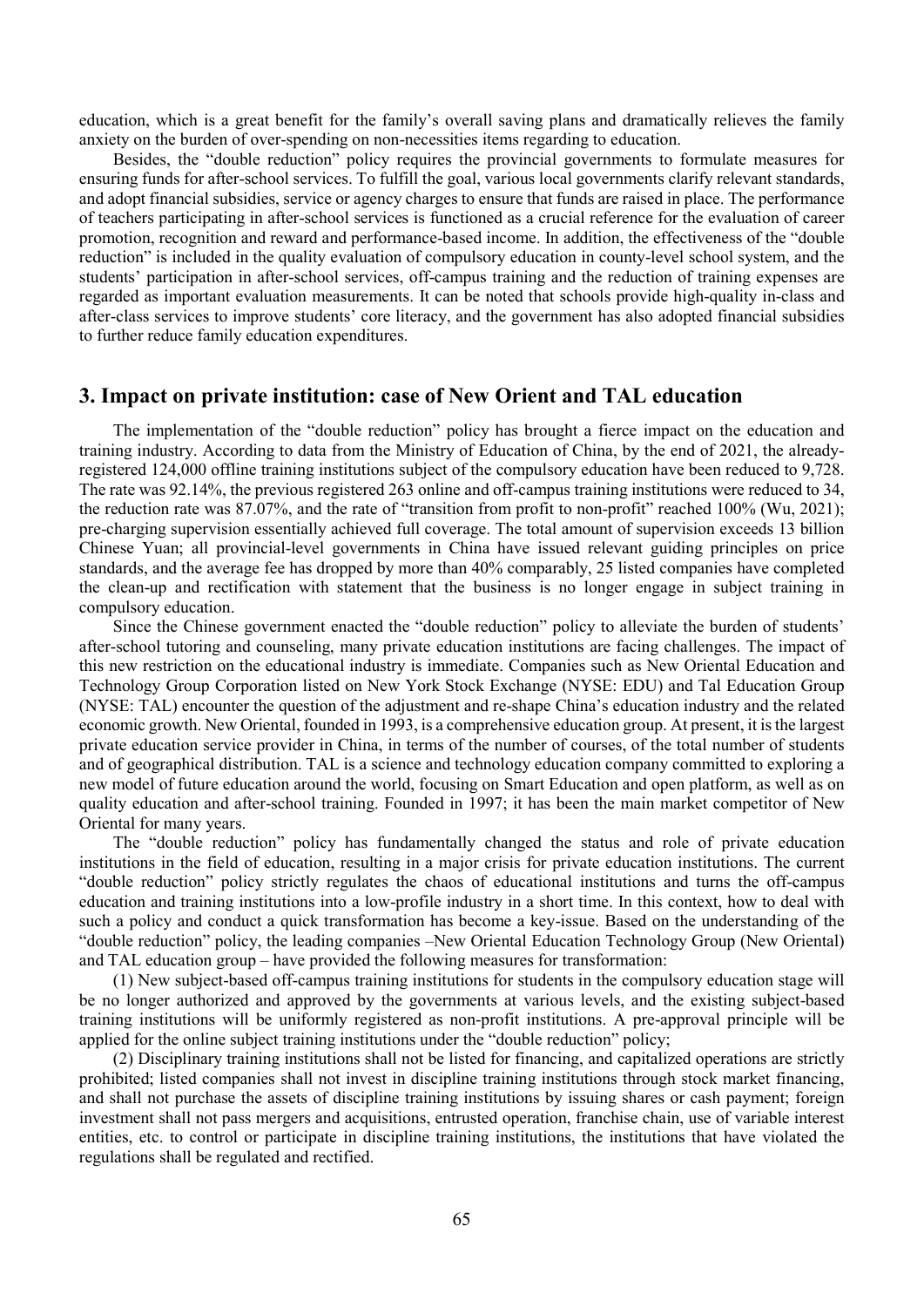(3) Training institutions shall not illegally take into school teachers with unfair-purpose-based "salary attraction"; personnel engaged in subject training must have corresponding teacher qualifications, and the information of teacher qualifications shall be visible within the training institution premises and in the official websites; the private information of parents and students shall not be disclosed. According to market demand, training costs and other factors determines the charging items and standards of training institutions should be supervised by relevant governing authorities.

(4) A strict regulation on the excessive influx of capital into training institutions. The financing and fee charging of training institutions shall be mainly used for training business operations, unfair competition and marketing behaviors such as fictitious original prices, false discounts and brand-marketing for the promotion of business are resolutely prohibited. Foreign personnel hired in China must comply with relevant national regulations, and it is strictly prohibited to hire foreign personnel from abroad to carry out training activities within China.

(5) Off-campus training institutions shall not occupy national statutory holidays, as well as winter and summer vacations to organize subject-based training.

In addition, the logic behind the effectiveness of these measures will be studied to provide guidance for the crisis management practice of other enterprises. The most interesting discovery is that both New Oriental and TAL have strong dynamic capabilities, which help them respond effectively to the crisis. The results of this study provide enlightenment for modern enterprise crisis management.

In addition, observing from January 2021, when the China Central Commission for Discipline Inspection and the State Supervisory Committee straightforwardly point out the "chaos" in the online education industry and came to the promulgation of the "double reduction" policy in July the same year, many top leading educationfocus companies have been warned and penalized. As a result, a professional career "panic" started to spread within the industry and even went further to bring a severer impact on the industry.

New Oriental Education Technology Group Co., Ltd. was listed on the New York Stock Exchange in 2006. It was the first company in China's education industry to be listed in the United States that provides counseling for different age groups. Its share price has fallen from its peak of 19.97 in February 2021 to its lowest point of 1.68 in August 2021. In response to the new restrictions, New Oriental Education and Technology Group immediately announced in July 2021 the plan to lay off some of the employees of the relevant departments, for cost-saving purposes. In late August 2021, the company announced plans to transform its K-12 education counseling into a quality-oriented education. The company is going to invest heavily in industries that are not subject to policy restrictions, such as sports, art, programming, etc.

From 2021 onwards, it was also observed that the Chinese after-school education and training companies listed on the NYSE have been impacted by relevant regulations, the market confidence was insufficient, the stock price fluctuated violently and it dropped sharply, indicating that the "double reduction" policy has affected the relevant listed companies on the stock market (see table 1). The response was remarkable, and it had a significant log-term impact on the company.

| Stocking      | Name          | 2020.12.31 | 2021.7.30 | 2022.3.31 |
|---------------|---------------|------------|-----------|-----------|
| code          |               | Price      | Price     | Price     |
| EDU.N         | New Orient    | 186.04     | 2.17      | 1.15      |
| GOTU.N        | Gaotu Edu     | 51.71      | 3.19      | 1.72      |
| IH.N          | Hongen Educ   | 18.12      | 6.84      | 2.14      |
| TAL.N         | Haoweilai Edu | 71.51      | 6.07      | 3.01      |
| ONE.N         | Jingrui Edu   | 3.80       | 0.517     | 1.62      |
| <b>FEDU.N</b> | Siji Edu      | 1.08       | 0.65      | 0.647     |
| NEW.N         | Puxin Edu     | 5.82       | 0.69      | 2.08      |
| HLG.O         | Hailiang Edu  | 65.84      | 35.5      | 13.35     |
| LXEH.O        | Lixiang Edu   | 8.43       | 9.00      | 4.78      |

Table 1: The stock price for listed Chinese education companies

Source: Authors after Yahoo Finance.

As the "industry" crisis is triggered by national policies, it will lead to fundamental and permanent changes in the market scale and profit gaining pattern for private education companies. Therefore, New Oriental and TAL began to shift their strategic focus from K-12 to other education fields, and accelerate the development of family education, vocational education and university education. For example, New Oriental has set up a "quality education growth center", which has six sections, including the College of Art Creation, the College of Humanistic Development, the College of Language and Business Literacy, the natural science and creative space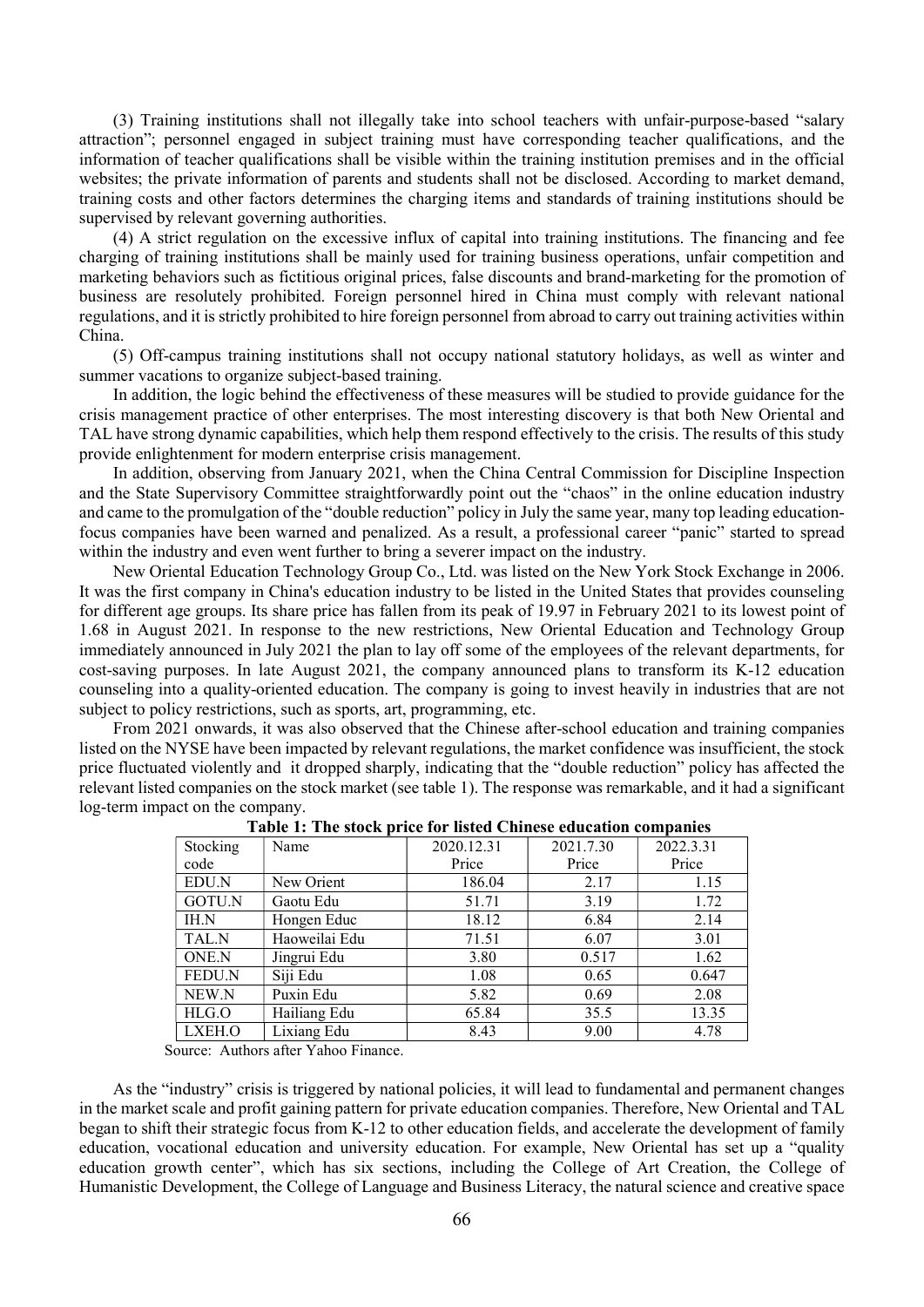station, the intellectual sports training center and the family education wisdom center. In addition, New Oriental announced the establishment of Bingo, the Chinese language and culture learning project, to expand the overseas Chinese market. In this case, New Oriental and TAL quickly took countermeasures. First, an announcement was issued to cancel the release of financial reports and to provide further updates in due course. In addition, a statement on the social media website announced that relevant businesses had been closed to ensure compliance with rules and regulations, which had a negative impact on the company's operations. The temporary cancellation of the release of financial reports rarely occurs, suggesting that New Oriental and TAL education are trying to adjust. At the same time, they have taken a wise move to keep the public informed of the latest situation. To some extent, these actions reflect the flexibility of the two companies and avoid more harm at such an urgent time.

On the other hand, due to the large reduction of off-campus education and training institutions, a remarkable number of employees were forced to lose their jobs. According to the statistics, the number of employees in China's education and training industry has reached 15 million, and the number of unemployed people affected by the "double reduction" policy has reached 10 million, which meant two of the thirds have to re-enter the job market. Therefore, the "double reduction" policy has generated a huge impact on off-campus education and training institutions. Encountered with this situation, off-campus education and training institutions should actively respond and actively adjusted into the following possible development trends.

Smart education is the first consideration. Although China vigorously promotes the "double reduction" policy, smart education is China's leading direction in education industry, so it would serve a high possibility of transform to the smart education industry for these institutions. Education for adults is the second matter and an important option. More and more citizens are receiving higher education through adult academic education. The object of adult education is all kinds of on-the-job and practitioners, and the results of the education can directly and effectively improve the quality of laborers as well as improving productivity levels, and thus promote labor productivity and economic benefits. Adult education will be supported by policies and will become a breakthrough point for major educational institutions to transform. The third is vocational training. The market size and potential of the online lifelong education industry are large, due to the two advantages of vocational education: on the one hand, the endogenous motivation of professionals to improve themselves; on the other hand, the strong demand for high-quality talents in various industries. After the introduction of the "double reduction" policy, the failure of the K12 market was considered a "loss" and the job-orientated vocational education become a popular possibility for transformation.

Besides, education technology companies seek growth in emerging markets by going overseas, such as New Oriental constantly expanding abroad and building national brands and images.

In sum, we believe that through the improvement of educational level of children's parents and the change of family-based education concepts that implies that the student is not only limited to academic performance, but also pays more attention to the overall development and growth the government education policy has registered important achievements. The demand for education such as K12 education has increased, and K12 education enterprises have a large number of customer resources between 5 and 18 years old, which implies a huge potential market.

For the "sudden" unemployed in the industry, they should actively face the changes, broaden the job horizon and give full play to the advantages of industry experience as following. The first and ideal option is to seek for a position in the public school, considering job stability and occupational relevance, which is the first choice for most education and training teachers. In line with it, the position in the private school was considered, long before K12 had undergone great changes, the career planning of many education and training teachers, who gave priorities of private schools rather than of public schools. For young teachers, the treatment of private schools is generally higher than that of public teachers, and the growth is also much higher than that of education and training institutions. Private tutoring is the third choice under the premise of macro-policy restrictions on offcampus education industry, the private tutoring industry has begun to pick up. The K12 is also utilized by the online courses, meanwhile the last two options are seeking for jobs in non-education industry such as pursuing further studies and take the public servant exam as well as positions in state-owned enterprises.

#### 4. Opportunities for smart education industry

"Double reduction" policy proposes that the education authorities should develop and call for various highquality online education and teaching resources, and use national and local education and teaching resource platforms to form high-quality school network, provide students with free high-quality special education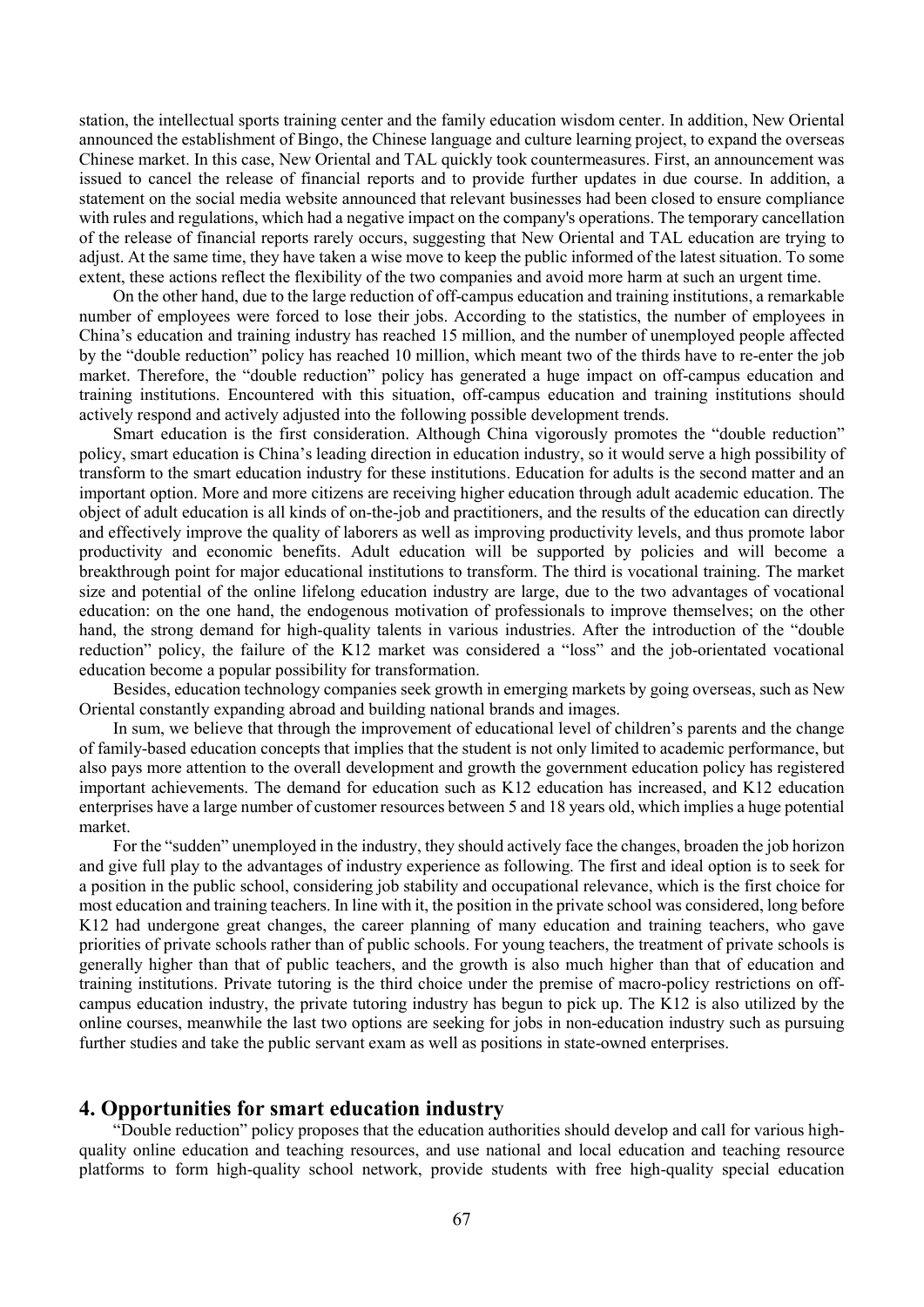resources and courses covering all grades and subjects. The aim is to promote the balanced development of educational resources and educational equity.

The smart education industry has to help "double reduction" to achieve data-driven quality and efficiency improvement. Currently, the smart education industry is in a matured stage featuring with the application of smart teaching toolkits such as smart Apps, iPad software, etc., school teachers are able to synchronously send out the feedback and obtain students' mastery of relevant subject-based knowledge, visual reports reflecting students' learning is available so as to comprehensively understand students' individual differences and conduct more precisely targeted teaching guidance. Students can complete self-directed deep learning upon teachers' personalized comments. During the after-school learning session, teachers can push "error-collection sets" and design targeted questions as well as drawing inferences from other learning resources to students who have spare capacity or seek help based on the diagnosis and accurate grasp of their learning situation, so as to enable "privately customized" large-scale teaching increasingly cover the whole subject and the whole school stage. It is safe to say the smart education related e-products and pre-purchased software and Apps are quite welcome and prevalent among the parents and students in China.

In addition, in 2021, the "Opinions on Vigorously Strengthening the Construction and Application of Online Education and Teaching Resources in Primary and Secondary Schools" was jointly issued by the Ministry of Education, the National Development and Reform Commission, the Ministry of Industry and Information Technology, the Ministry of Finance, and the State Administration of Radio and Television to expand the coverage of high-quality digital education resources in the compulsory education stage and improving the teaching quality of primary and secondary schools provides an action guide, and its reform ideas coincide with the requirements of "double reduction". Documents such as the "Ministry of Education's Opinions on Comprehensively Promoting the Informatization of Teacher Management" and "China's Education Modernization 2035" attach great importance to intelligent and smart-learning online education resources. The Ministry of Education's "Education Informatization 2.0 Action Plan" also proposes to promote that information technology and intelligent technology should be deeply integrated into the whole process of education, promoting improved teaching performance and optimizing effective management (Ministry of Education, 2018).

Smart education industry includes educational informatization and online education. The big data of smart education can effectively monitor students' classroom learning situation and homework completion in a timely manner, and smart tools can facilitate teachers to design high-quality homework. The "2021 Blue Book of China's Educational Equipment Industry" released by the China Educational Equipment Industry Association pointed out that the size of China's smart education market in 2018 was about 659 billion Chinese Yuan and up to about 759.4 billion Yuan in 2019, of which the market size of education informatization was 436.8 billion Yuan (She et al, 2022). In 2021, the scale of China's smart education market has reached 905.7 billion Yuan, and it is expected to exceed one trillion yuan in 2022 (Ke et al, 2022). Therefore, the smart education industry represents a prominent and hope-harvest developmental future with the advantage of combination of "Internet + education", AI-based education, VR/AR+ education and so on. Besides, the current implementing policy of China's countermeasure to the COVID-19 highly requires a "home-based" online learning pattern, which means for the teacher and student that smart equipment such as laptop, iPad and smart phone are necessary in the "learningteaching" activities to create a large-size market and also a "digital gap" among families. The improvement of education quality must require high-end hardware facilities. Therefore, interactive whiteboards, intelligent recording and broadcasting systems, etc. have been adopted by cutting-edge AI companies and procured by schools.

Taking iFLYTEK, the leading smart education company in China as an example, under the "double reduction policy", the smart education sector of the company increased the revenue and contributed nearly onethird of iFLYTEK's revenue in 2021, an increase of nearly 50% year-on-year. Wu Xiaoru, President of iFLYTEK, proposed on the occasion of "AI + Education Co-creation and Symbiosis--2021 Global Artificial Intelligence and Education Big Data Conference (2021 AIDE)" that intelligent technology will help double reduction and facilitate the process of evaluation as well as supporting teaching and learning activity, construct new infrastructure for education to improve the efficiency and empowerment of education (Chen, 2022). iFLYTEK provides comprehensive solutions for after-school services, through the three-dimensional after-school service parentstudent-school management platform, including enriched curriculum resources and professional service support teams. At present, the comprehensive solution has covered nearly 1,400 schools in 135 districts and counties. Among the comprehensive solutions for after-school services of iFLYTEK, there is a flagship course "iFLYTEK Artificial Intelligence Innovation Education", which focuses on the improvement of artificial intelligence literacy